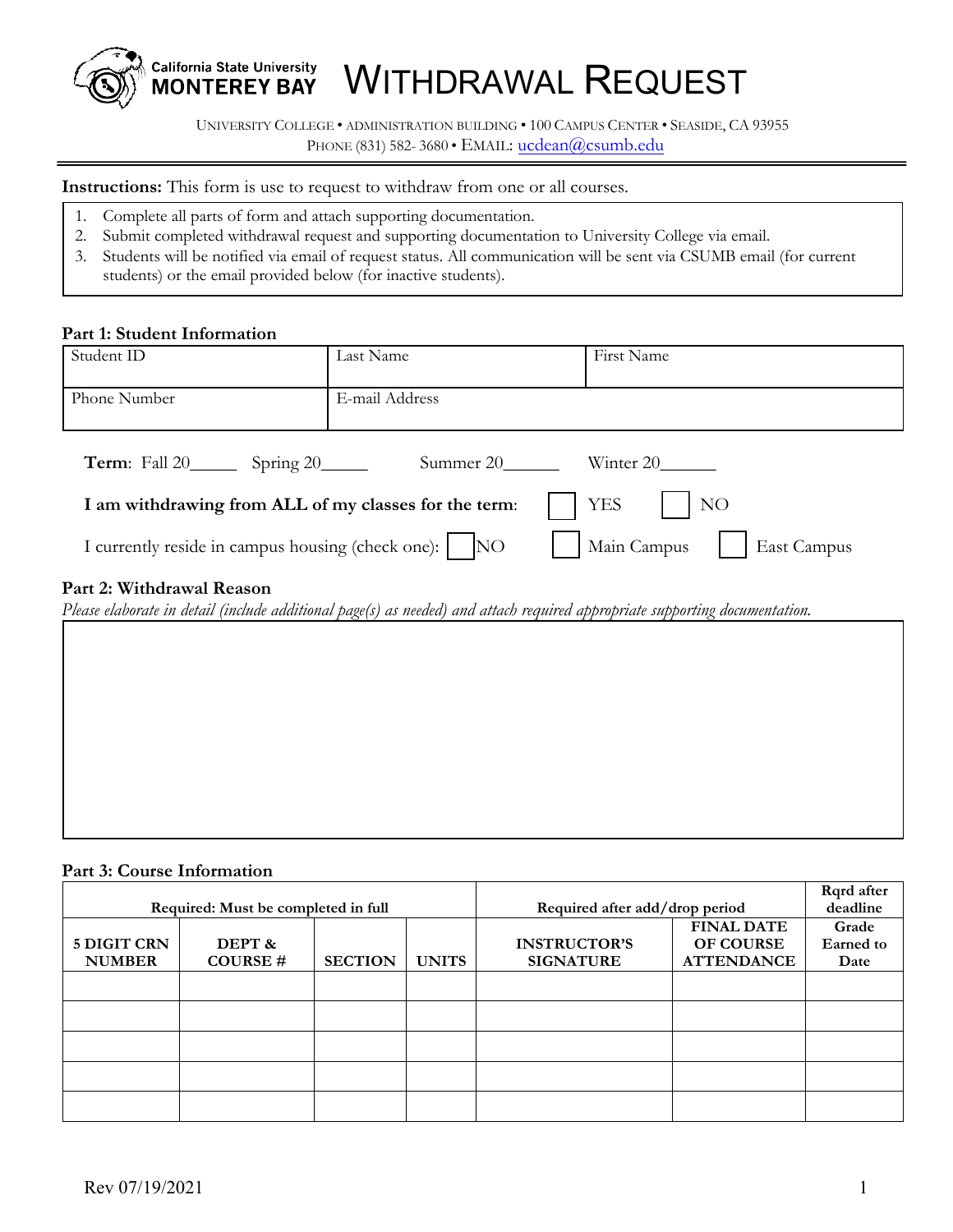# WITHDRAWAL REQUEST

 UNIVERSITY COLLEGE • ADMINISTRATION BUILDING • 100 CAMPUS CENTER • SEASIDE, CA 93955 PHONE (831) 582-3680 • EMAIL: [ucdean@csumb.ed](mailto:ucgs@csumb.edu)u

## **Part 4: Additional Authorizations (Signature required if applicable)**

**California State University MONTEREY BAY** 

| Authorizing Areas and Type of Authorization | <b>Required For</b> | Signature | Date |
|---------------------------------------------|---------------------|-----------|------|
| Financial Aid Representative Consult        | FA recipients       |           |      |
| Graduate Program Coordinator Approval       | Grad Students       |           |      |
| International Programs Advisor Approval     | $*Int$ F1/J1 Stdnts |           |      |
| Athletics Coordinator Consult               | *Student Athletes   |           |      |
| VA Coordinator Consult                      | Veterans Benefits   |           |      |

*\* Signature required only when dropping below 12 semester units*

#### **Part 5: Withdrawal Impacts**

- Dropping all courses within the add/drop period will result in no record of enrollment on the transcript. Newly admitted students who withdraw during this period are required to reapply to the University.
- Students wishing to withdraw after the last day of the add/drop period must give documented evidence that the withdrawal is necessary because of a 'serious and compelling reason'. Reasons must meet the guidelines of serious and compelling; for guidelines visit: [https://csumb.edu/ucgs/how-withdraw.](https://csumb.edu/ucgs/how-withdraw)
- No withdrawal is permitted during the last three weeks of classes except for 'exceptional serious and compelling circumstances beyond the student's control'. Supporting documentation must be provided. Students are encouraged to meet with their advisor to discuss withdrawal impacts and alternative options, including incomplete grade assignment.
- For approved withdrawal requests, a grade of 'W' will appear on the transcript for each course and will not affect the student's gpa. A grade of 'WU' will appear on the transcript for students who stop attending without following official withdraw procedures, and is equivalent to an 'F' for gpa purposes.
- Students withdrawing from all classes for the term are no longer eligible for Main Campus and East Campus student housing and must submit a license cancellation form with Student Housing & Residential Life and set up an appointment to move out of their assigned space. If a student wishes to return to CSUMB and be eligible for student housing, a new security deposit and housing application must be submitted, and the student will be considered a 'new' student in housing.
- This request is used solely to update Academic Records and does not dictate the refund amount for mandatory tuition and fees. Students must drop all courses prior to the first day of a term to receive a full refund of tuition and fees, less an administrative charge. Beginning the first day of a term, tuition and fees are pro-rated to determine the refund amount. There are no refunds after the 60% point of a term. Specific questions regarding a refund may be sent to student receivables@csumb.edu.

## **Part 6: Student Signature**

*By typing or signing my name on this line, I certify that all information contained herein is correct and complete; falsification of information may lead to disciplinary action by the University. I understand that I am responsible for all debts owed to the University. I am further aware that any money owed the University will be deducted from any refund or will result in a hold being placed upon my records. Failure to follow formal University procedures may result in an obligation to pay fees, as well as a future assignment of failing grades in courses.* 

### **STUDENT SIGNATURE: DATE:**